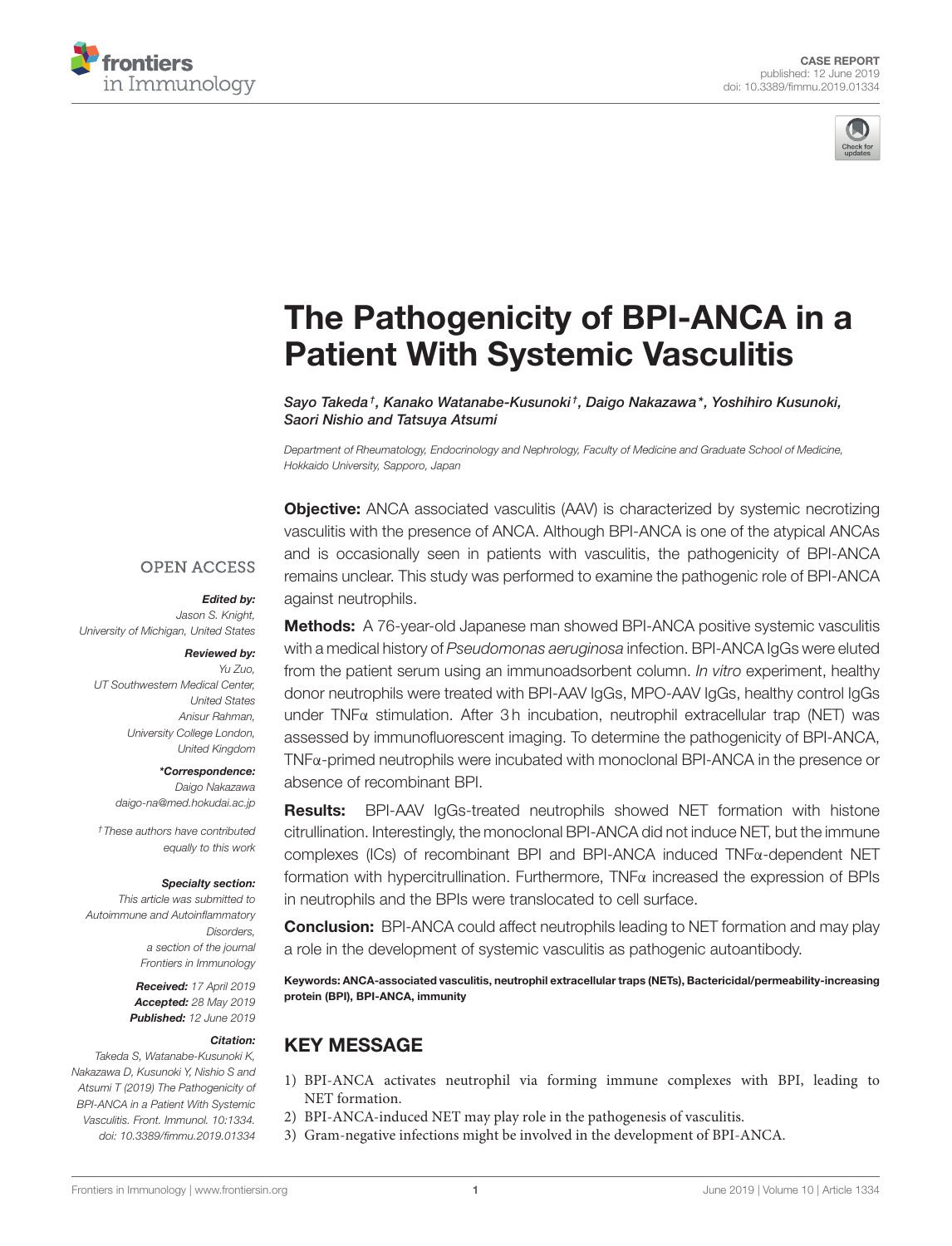# INTRODUCTION

Bactericidal/permeability-increasing protein (BPI) is an antibacterial neutrophil cytoplasmic protein that plays an important role in the immune system. BPI has anti-endotoxin properties, which allow it to work against Gram-negative bacteria (GNB) infection. In addition, BPI delivers components of GNB to dendritic cells for processing. Anti-neutrophil cytoplasmic autoantibodies (ANCAs) against neutrophil granule BPI (BPI-ANCA) have been reported in various kinds of diseases, such as cystic fibrosis and inflammatory bowel diseases (IBD), in which opportunistic infections with GNB are common. During persistent GNB infections, complexes of BPI and GNB are processed and presented by dendritic cells, potentially leading to the breakdown of immunological tolerance against BPI [\(1\)](#page-4-0). Although BPI-ANCAs are known to be involved in the pathogenesis of systemic vasculitis [\(2\)](#page-4-1), it remains unclear whether they play a pathogenic role in the development of vasculitis. Here, we report that BPI-ANCAs in a patient with systemic vasculitis affect neutrophils to undergo neutrophil extracellular trap (NET) with hypercitrullination, thus contributing to the development of systemic vasculitis.

### CASE PRESENTATION

A 76-year-old Japanese man who had experienced recurrent chronic bronchiolitis with Pseudomonas aeruginosa infection for over 10 years presented with a 6-month history of haematuria/proteinuria and purpura. A skin biopsy revealed cutaneous leukocytoclastic vasculitis, and a renal biopsy showed pauci-immune crescentic glomerulonephritis. Serum examination by immunofluorescence showed the patient was negative for P-ANCA, but positive for C-ANCA. Routine enzyme-linked immunosorbent assay (ELISA) revealed that he was negative for both MPO-ANCA and PR3-ANCA. The titer of serum immune complexes (C1q binding assay) was  $50.0 \,\mu$ g/mL (normal range; < 3.0µg/mL). Further ELISA assay (ANCA panel kit, Euro Diagnostica) revealed that the antigen for C-ANCA was BPI (titer; 6.5 O.D. ratio, **[Table 1](#page-1-0)**) and other atypical ANCAs including azurocidin, cathepsin G, elastase, lactoferrin, and lysozyme were negative. Based on these findings, the patient was diagnosed with BPI-ANCA-associated systemic vasculitis (AAV). He was treated with prednisolone with antibiotics for GNB infections and his clinical findings were recovered (**[Figure 1](#page-2-0)**).

#### The Pathogenicity of BPI-ANCA in in vitro Experiments

To evaluate the significance of BPI-ANCAs in vasculitis, healthy donor neutrophils were treated in vitro with BPI-ANCA immunoglobulin (Ig)Gs derived from the patient. BPI-AAV IgGs-treated neutrophils underwent Sytox Greenpositive NET formation with histone citrullination under TNFα stimulation in a manner similar to that of MPO-AAV IgGs-treated neutrophils (**[Figures 2A,B](#page-3-0)**). Since the polyclonal ANCA-IgGs were extracted from patient sera using Protein G column, to elucidate the pathogenicity of BPI-ANCA, a

<span id="page-1-0"></span>TABLE 1 | Laboratory data

| <b>Complete Blood Count</b>        |                        |
|------------------------------------|------------------------|
| <b>WBC</b>                         | 12,000 /µL             |
| <b>RBC</b>                         | $4.33 \times 10^6$ /µL |
| Hemoglobin                         | 11.2 g/dL              |
| Platelet                           | $29.4 \times 10^4$ /µL |
| <b>Biochemistry</b>                |                        |
| <b>BUN</b>                         | 17 mg/dL               |
| Сr                                 | $0.7$ mg/dL            |
| Cysc                               | 1.43 mg/L              |
| <b>Urinalysis</b>                  |                        |
| Haematuria                         | $\geq$ 100/HPF         |
| <b>WBC</b>                         | 5-9 /HPF               |
| Proteinuria                        | 0.76 UP/UCr ratio      |
| Immunoserological test             |                        |
| <b>CRP</b>                         | 5.14 mg/dL             |
| lgA                                | 477 mg/dL              |
| lgG                                | 1,838 mg/dL            |
| lgM                                | 61 mg/dL               |
| C <sub>3</sub>                     | 42 mg/dL               |
| C4                                 | 38 mg/dL               |
| CH <sub>5</sub> O                  | 11.0 U/mL              |
| Immune complexes                   | 50 μg/mL               |
| (normal range; $< 3.0 \,\mu$ g/mL) |                        |
| <b>ANA</b>                         | $\times$ 160           |
| RF                                 | 41.1 IU/mL             |
| Anti DNA Ab                        | $(-)$                  |
| PR3 ANCA                           | $<$ 20.0 RU/mL         |
| MPO-ANCA                           | $<$ 20.0 RU/mL         |
| Anti GBM Ab                        | $(-)$                  |
| P-ANCA (IIF)                       | $(-)$                  |
| C-ANCA (IIF)                       | $(+)$                  |
| <b>BPI ANCA</b>                    | $(+)/$ 6.5 O.D.Value   |

*WBC, white blood cell; RBC, red blood cell; UP/UCr, urine protein to urine creatinine ratio; ANA, antinuclear antibody; RF, rheumatoid factor.*

TNFα-primed neutrophils were treated with monoclonal BPI-ANCA and control antibody in the presence of recombinant BPI. Although the monoclonal BPI-ANCA did not induce NET formation, the immune complexes (ICs) of recombinant BPI and BPI-ANCA induced TNFα-dependent NET formation with hypercitrullination (**[Figure 2C](#page-3-0)**). To elucidate the phenomenon that TNFα accelerated the ICs-induced NET formation, the expression of BPI in neutrophils with or without TNFα stimulation was evaluated by immunostaining. TNFα upregulated BPI expression in neutrophils and the overexpressed BPIs were translocated to cell surface (**[Figure 2D](#page-3-0)**).

#### **DISCUSSION**

We demonstrated that BPI-ANCAs in a patient with systemic vasculitis activated neutrophils to undergo NET formation in vitro studies, suggesting that BPI-ANCAs contribute to the pathogenicity during the development of vasculitis.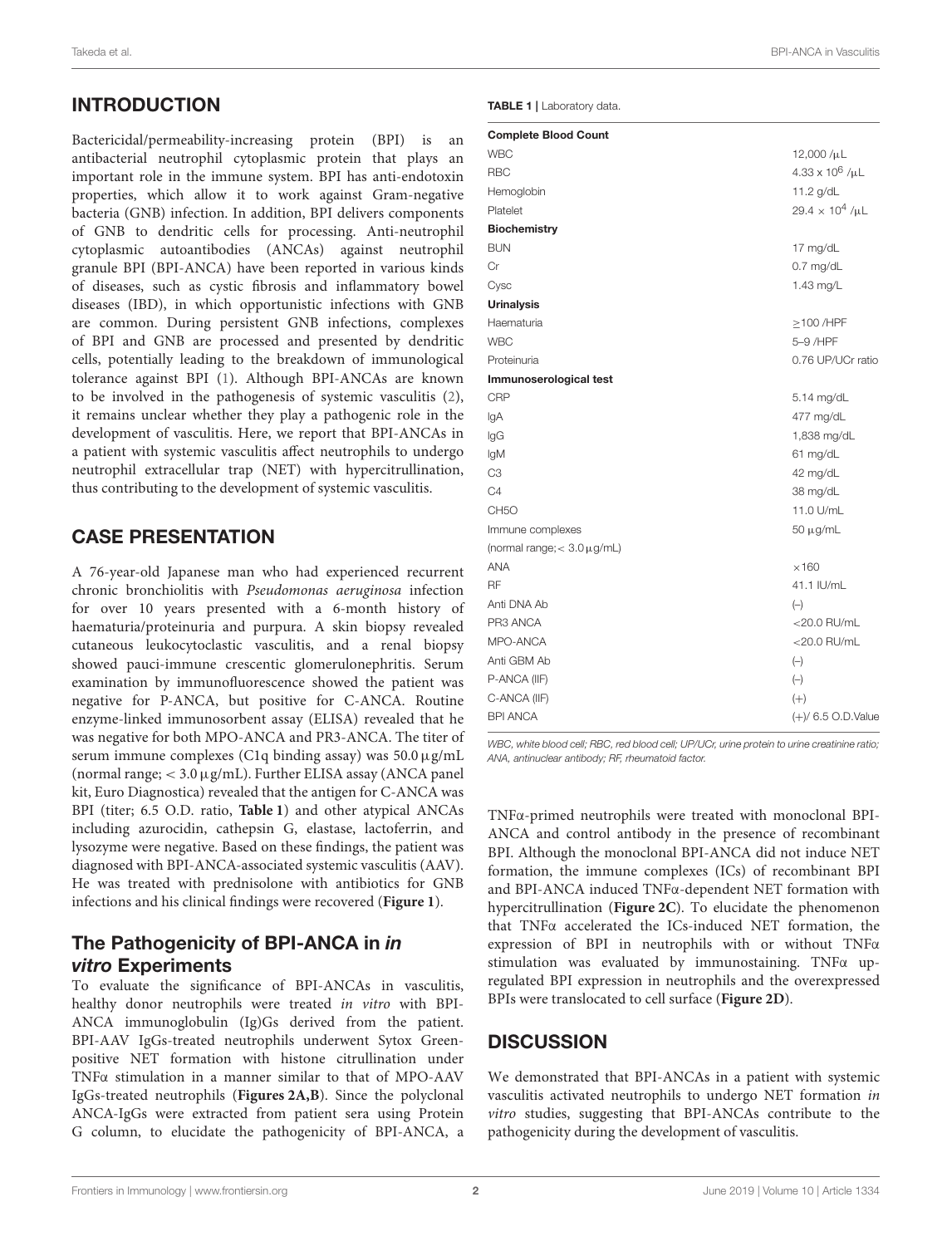

<span id="page-2-0"></span>BPI-ANCAs have been frequently detected in various kinds of disease, including cystic fibrosis and inflammatory bowel diseases, and these auto-antibodies were found to be involved in organ damage and excessive inflammation [\(1\)](#page-4-0). Meanwhile, Zhao et al. reported that BPI-ANCAs were detected in 40% of patients with double-negative ANCA (negative for MPO- and PR3-ANCA) vasculitis [\(2\)](#page-4-1). Although MPO- and PR3-ANCAs are known as pathogenic antibodies that can activate neutrophils [\(3,](#page-4-2) [4\)](#page-4-3), the role of BPI-ANCAs remains unclear.

Here, we found that BPI-ANCA IgGs activated neutrophils under TNFα stimulation, leading to NET formation with hypercitrullination. Furthermore, monoclonal BPI-ANCA induced NETs with hyper-citrullination via forming ICs of BPI and BPI-ANCAs in accordance with TNFα stimulation. The C1q binding ICs were detected by ELISA method in this patient (**[Table 1](#page-1-0)**), implying that the patient-eluded BPI-ANCAs may form ICs with BPI in the absence of additional exogenous BPIs and IgGs themselves could have NET inducibility. In addition, BPIs on neutrophils were translocated to cell surface and overexpressed by TNFα stimulation. These phenomena indicate that BPI-ANCAs may be produced during chronic inflammatory diseases, such as cystic fibrosis and IBD, and consequently (1) BPI-ANCAs bind to circulating excessive BPIs that are exposed by infections, inducing the formation of ICs, (2) the circulating ICs may bind to neutrophils with overexpressed BPI, (3) TNFα facilitated ICs mediated signaling such as spleen tyrosine kinase [\(5\)](#page-4-4), leading to NET formation, and (4) these contribute to the development of systemic vasculitis.

In addition, Traaij et al. [\(5\)](#page-4-4) reported that ANCA-IgGdepleted serum induced NET formation and that the NET inducibility was associated with the vasculitis activity. Therefore, we conducted NET experiments using both whole serum and IgG-depleted serum. In contrast with healthy samples, the serum and IgG-depleted serum from patients with either MPO-AAV or BPI-AAV induced NET formation (**[Figure 2E](#page-3-0)**), suggesting that some humoral factors as well as BPI-ANCAs might influence NET formation and the pathogenesis of disease.

Although most patients with cystic fibrosis have BPI-ANCAs, it remains controversial why only a few patients of BPI-ANCAs positive develop systemic vasculitis. There are several possible explanations, including the amount of exposed BPI during infection, the presence of refractory infection, and the characteristics of BPI-ANCAs (e.g., affinity to antigen and IgG subclasses). While, BPI-ANCAs IgG derived from patients in this study.

#### CONCLUDING REMARKS

This study showed that BPI-ANCAs could influence NET formation and may play a role in the development of systemic vasculitis as pathogenic autoantibodies.

## MATERIALS AND METHODS

#### Patients and Healthy Controls

Blood samples were obtained from the patient with BPI-AAV, MPO-AAV and healthy control. This study was approved by the Institutional Review Board of Hokkaido University Hospital. We obtained written informed consent for the publication from the patient.

#### Nets Induction Assay

Neutrophils were extracted from a peripheral blood sample of a healthy volunteer using Polymorph Prep. After 30 min of 5 ng/mL tumor necrosis factor (TNF)α pretreatment at 37◦C, the neutrophils were treated with 3% serum, or 3% IgG depleted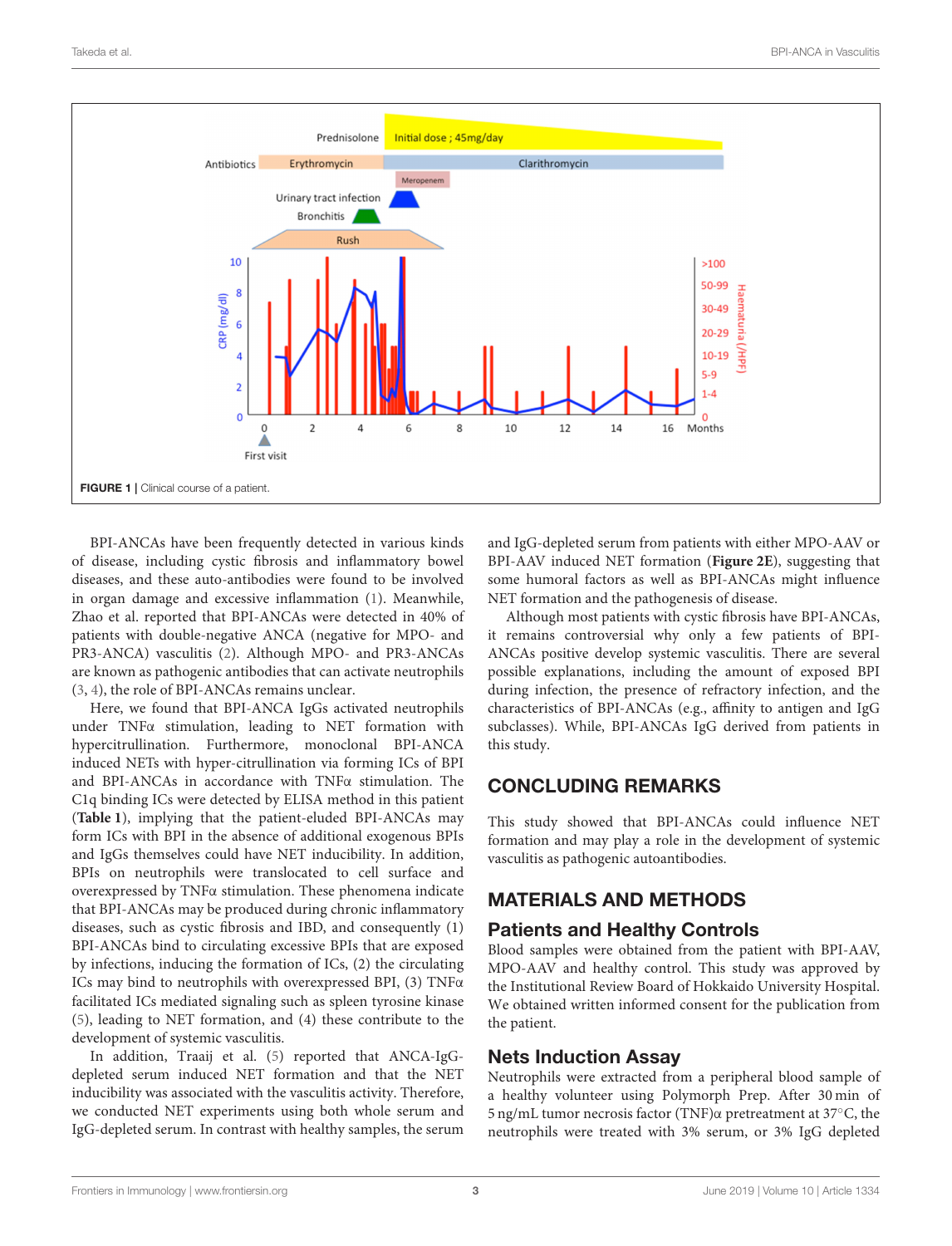

<span id="page-3-0"></span>